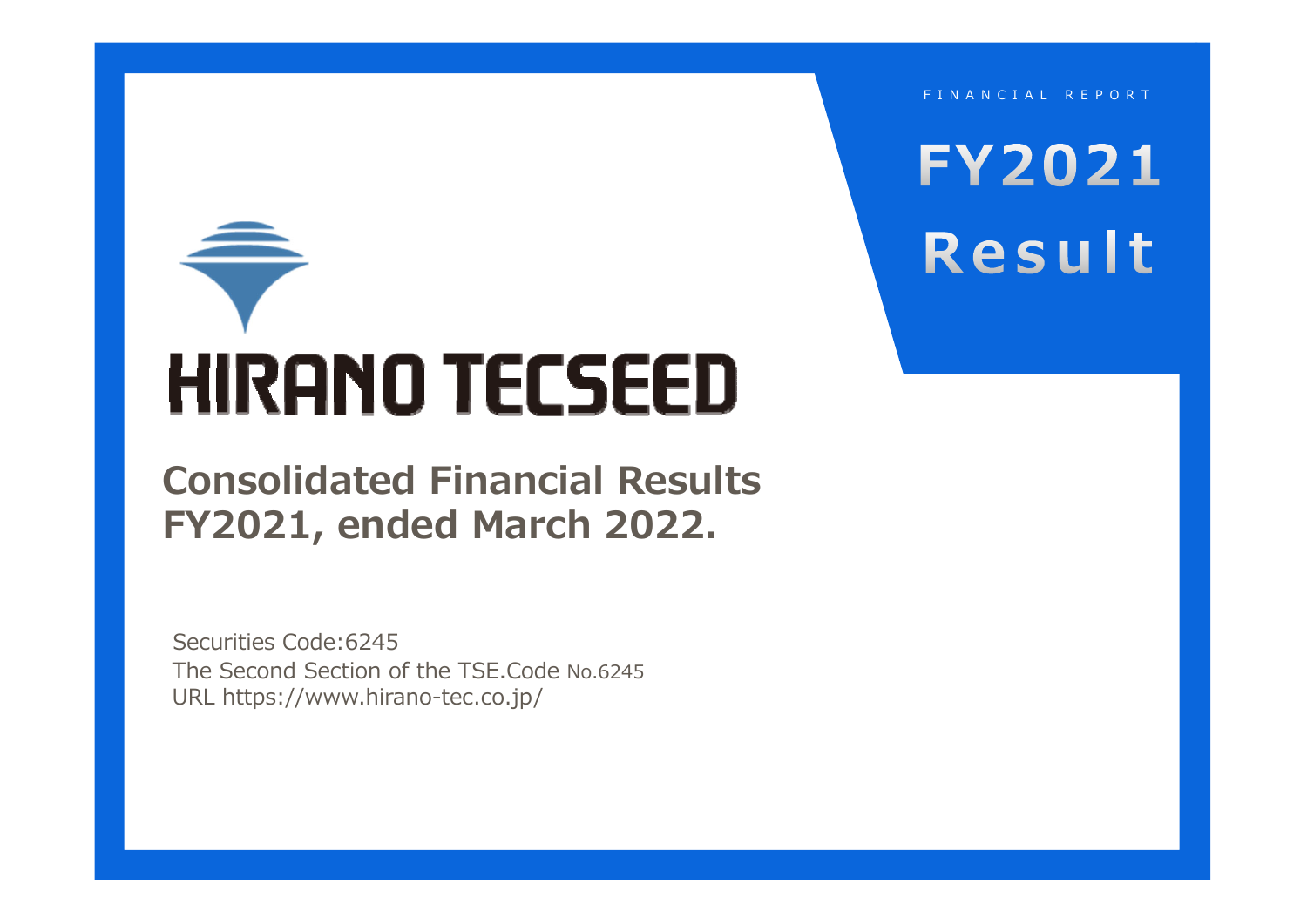

# **Company Profile**

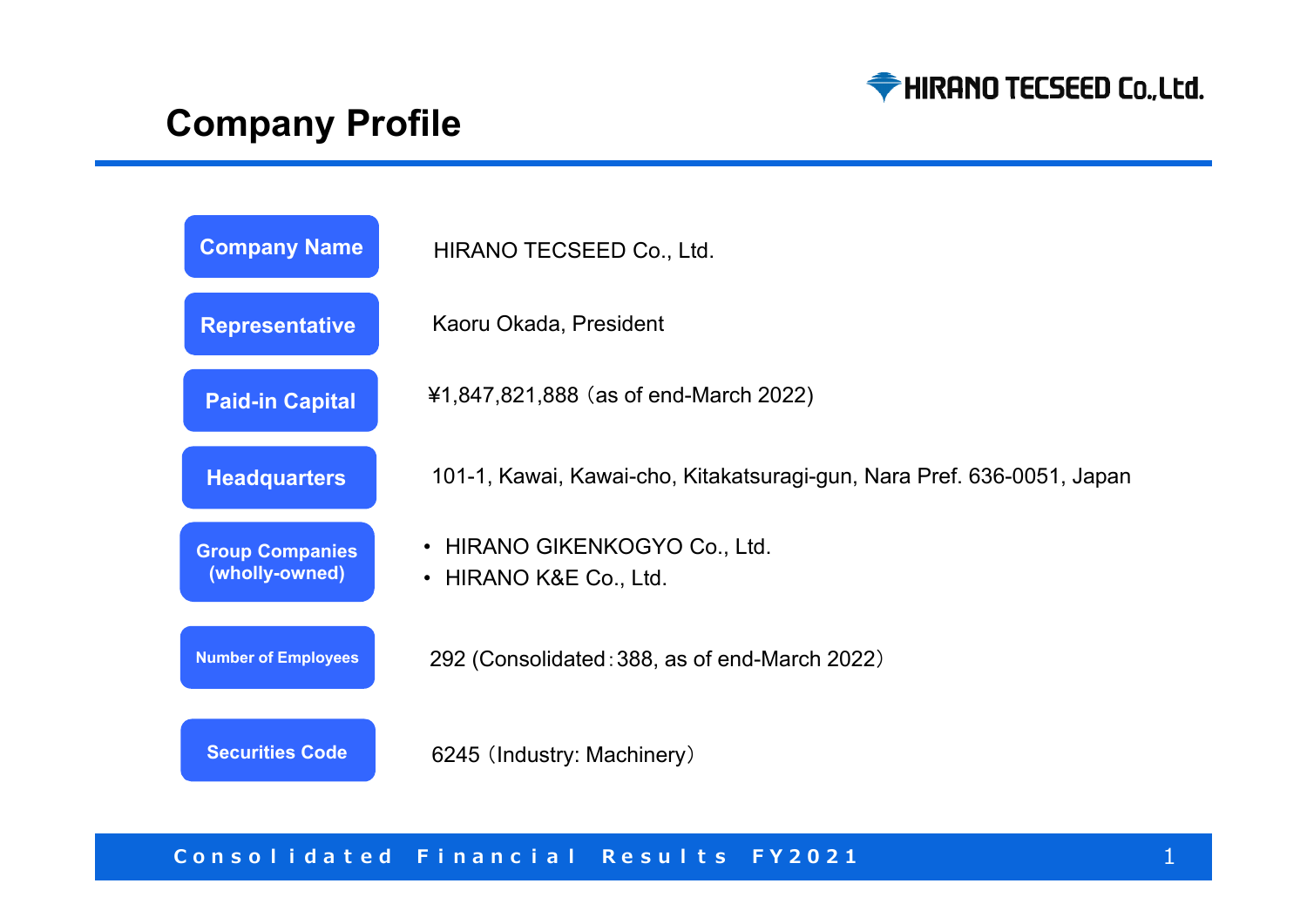

# **Overview of Consolidated Financial Results**

**(Unit: ¥million)**

|                  | <b>Cumulative Results</b>              |                                        |              |
|------------------|----------------------------------------|----------------------------------------|--------------|
|                  | FY2020<br>Apr 1, 2020-<br>Mar 31, 2021 | FY2021<br>Apr 1, 2021-<br>Mar 31, 2022 | Change (YoY) |
| <b>Net Sales</b> | 25,800                                 | 37,866                                 |              |
| Operating Income | 2,560                                  | 3,986                                  |              |
| Ordinary Income  | 2,661                                  | 4,122                                  |              |
| Net Income       | 1,785                                  | 3,103                                  |              |

We applied Accounting Standards for Revenue Recognition (ASBJ Statement No. 29, March 31, 2020) from the beginning of the FY2021 consolidated accounting period. Figures for FY2021 onward are adjusted to reflect these standards and YoY rates of chang e are therefore not shown.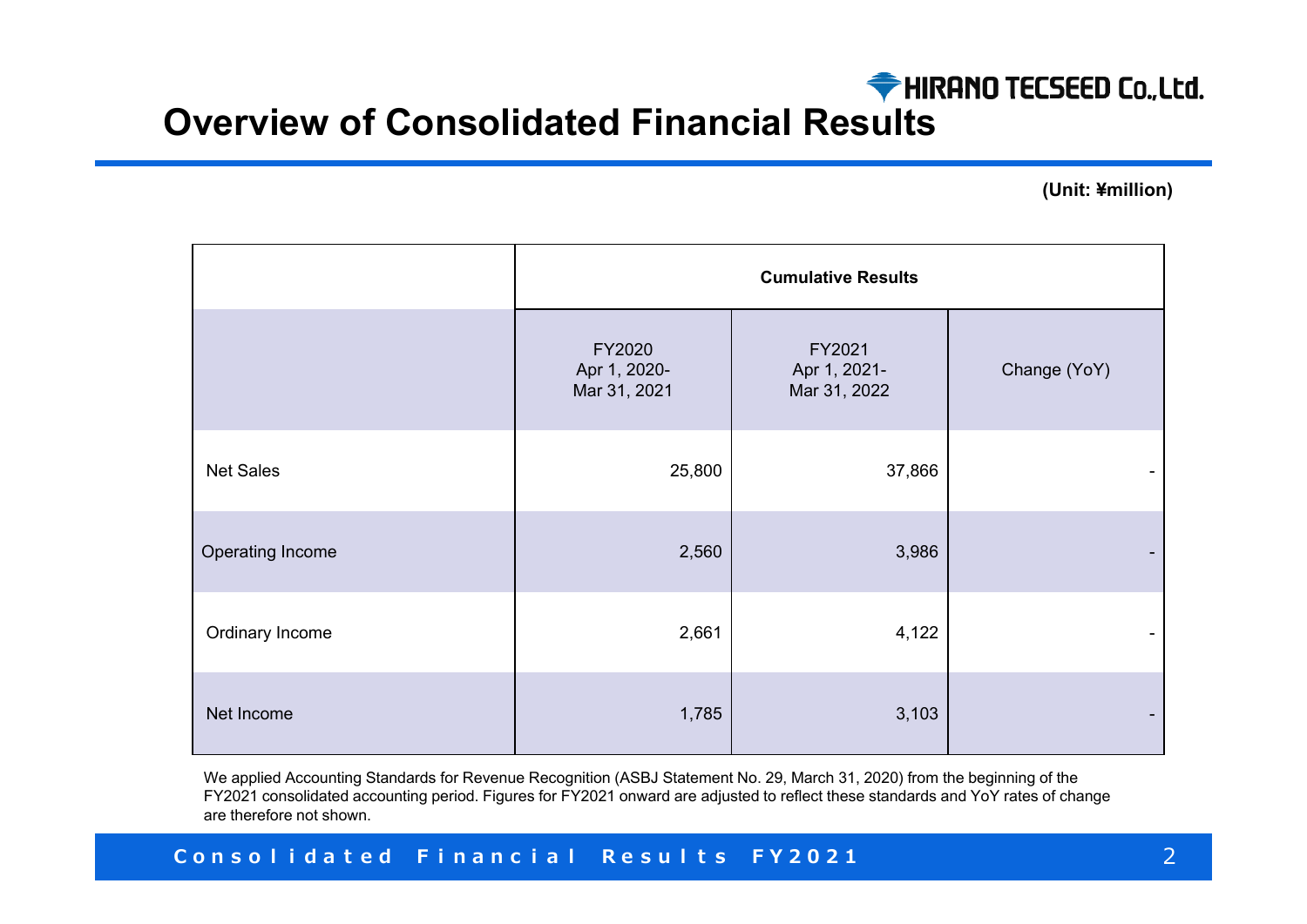

# **Overview of Consolidated Financial Results**



4Q ■3Q ■2Q ■1Q

| Progress rate<br>(Full-year Forecast) | 108.2% | 92.7%                                 | 93.7% | 100.1% |
|---------------------------------------|--------|---------------------------------------|-------|--------|
|                                       |        | Consolidated Financial Results FY2021 |       |        |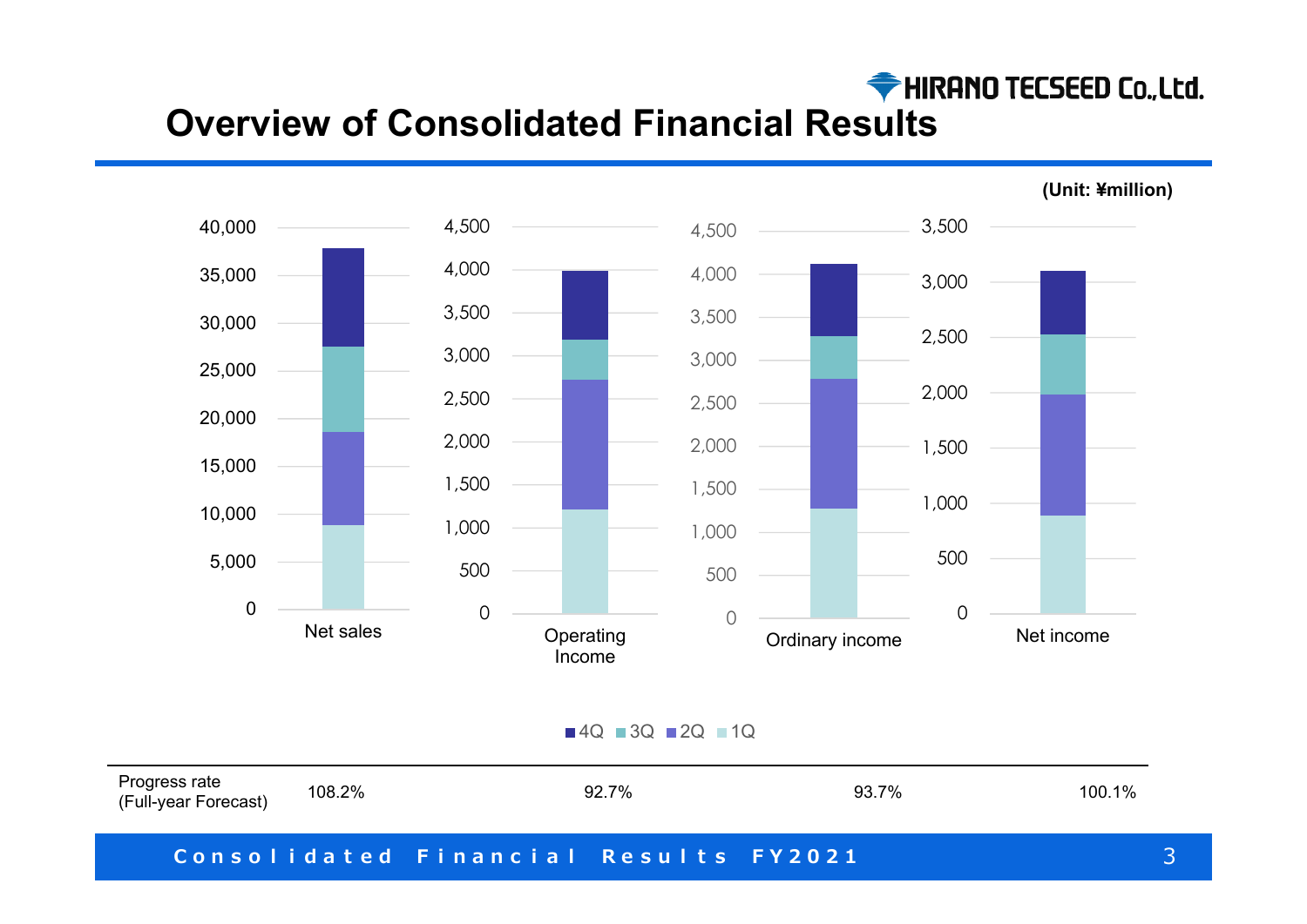

## **Asset Indicators**

**(Unit: ¥million)**

|                            | FY2020<br>as of end-Mar 2021 | FY2021<br>as of end-Mar 2022 | YoY change (%) |
|----------------------------|------------------------------|------------------------------|----------------|
| <b>Current Assets</b>      | 32,186                       | 38,953                       | $+21.0%$       |
| <b>Fixed Assets</b>        | 10,512                       | 11,508                       | $+9.5%$        |
| <b>Current Liabilities</b> | 10,637                       | 15,104                       | $+42.0%$       |
| <b>Fixed Liabilities</b>   | 1,007                        | 894                          | (11.3)         |
| <b>Net Assets</b>          | 31,054                       | 34,463                       | $+11.0%$       |
| <b>Total Assets</b>        | 42,699                       | 50,461                       | $+18.2%$       |
| Equity Ratio (%)           | 72.7%                        | 68.3%                        |                |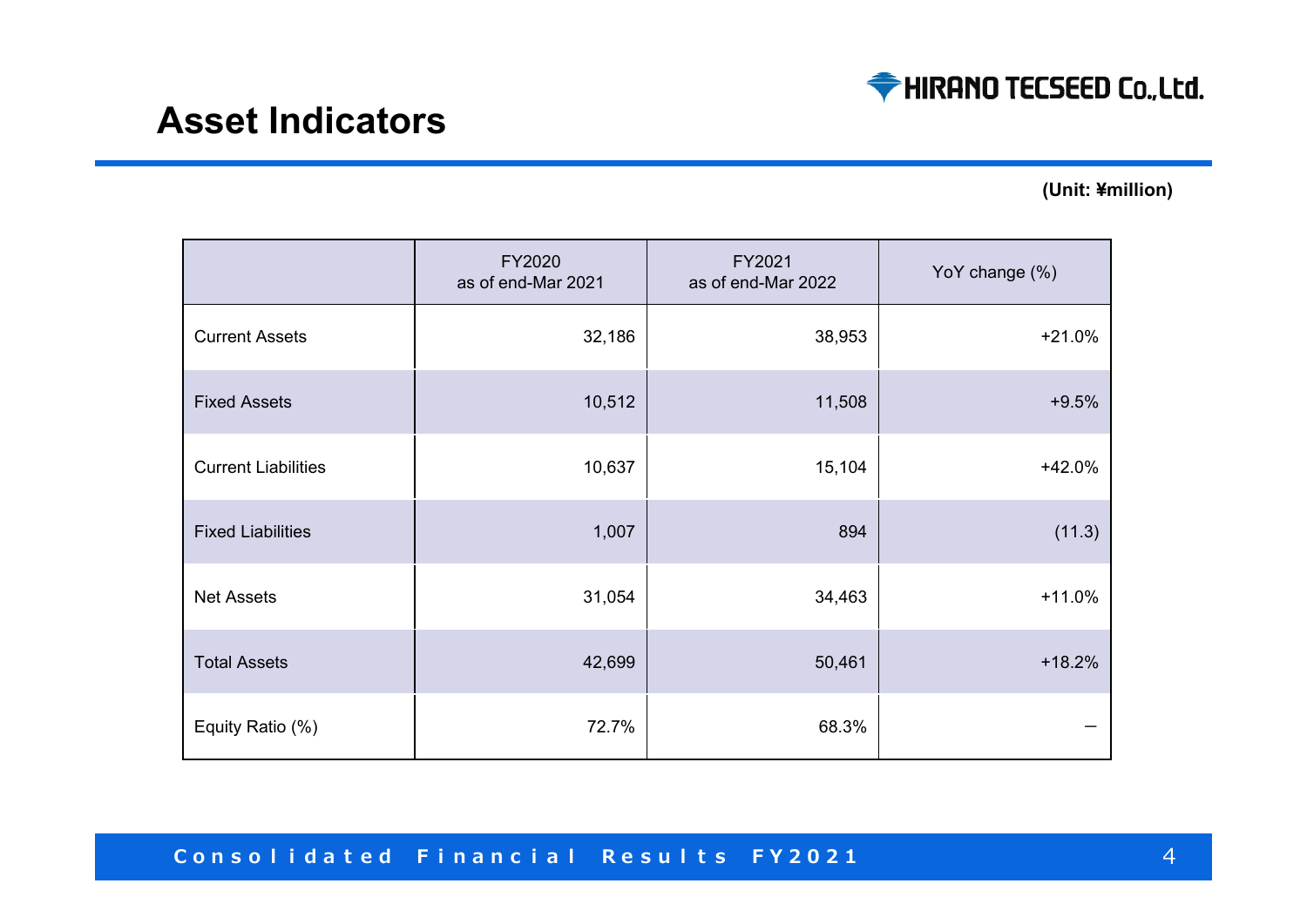

# **Change in Net Sales (cumulative)**



1Q 1Q-2Q 1Q-3Q 1Q-4Q

We applied Accounting Standards for Revenue Recognition (ASBJ Statement No. 29, March 31, 2020) from the beginning of the FY2021 consolidated accounting period. Figures for FY2021 are adjusted to reflect these standards.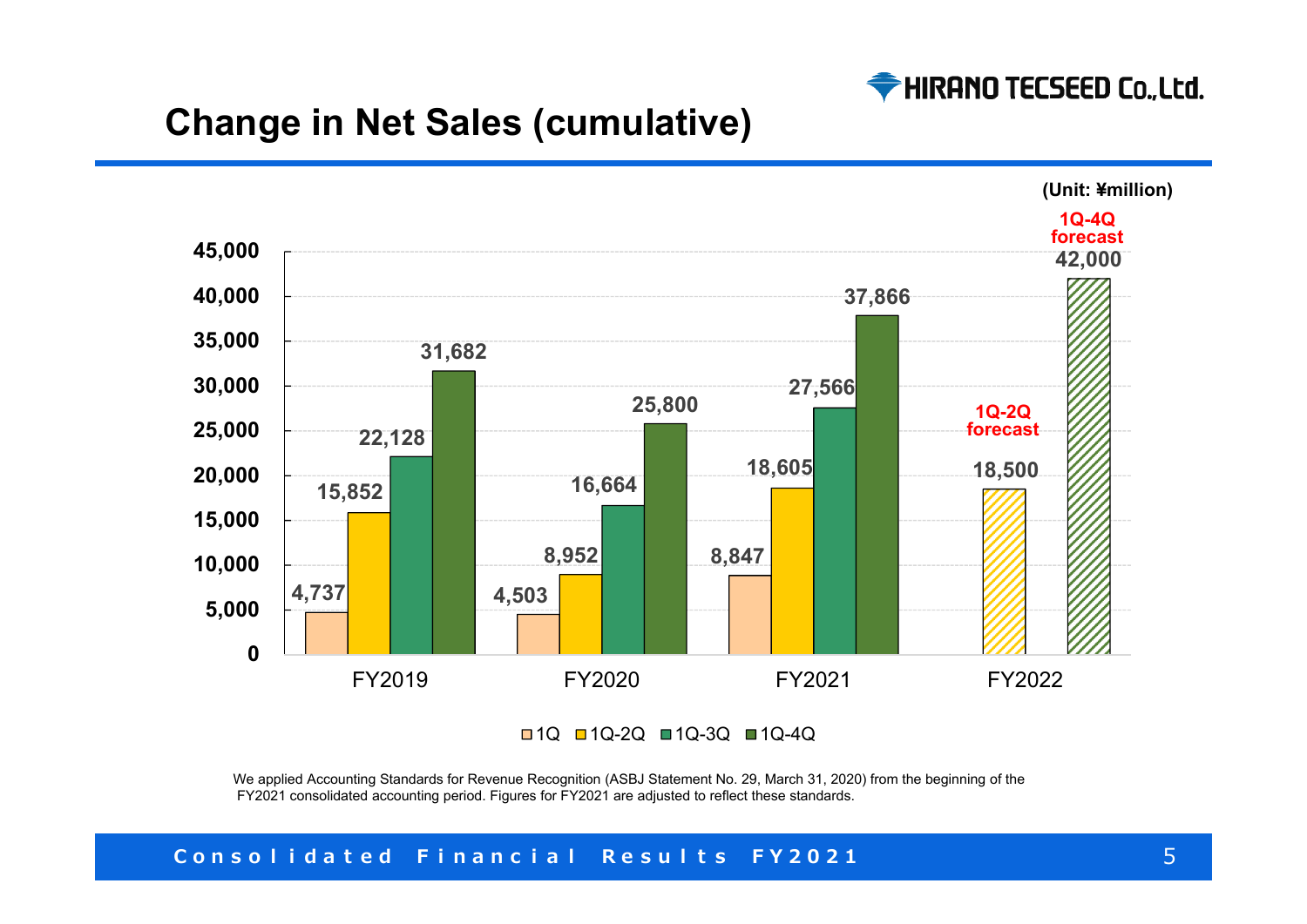

# **Change in Ordinary Income (cumulative)**

**(Unit: ¥million)**



1Q □1Q-2Q □1Q-3Q □1Q-4Q

We applied Accounting Standards for Revenue Recognition (ASBJ Statement No. 29, March 31, 2020) from the beginning of the FY2021 consolidated accounting period. Figures for FY2021 are adjusted to reflect these standards.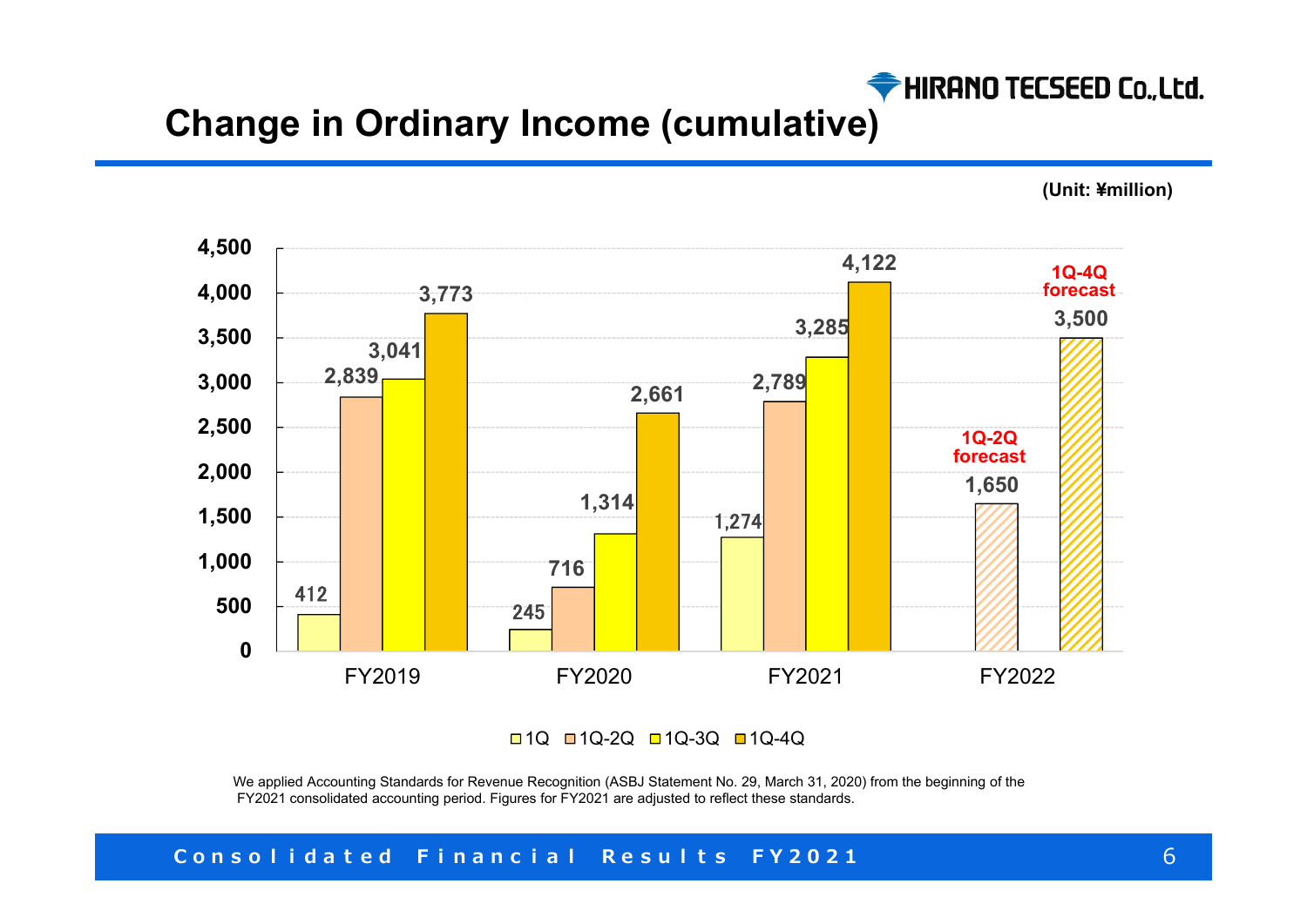## HIRANO TECSEED Co., Ltd. **Net Income Per Share and Dividends Per Share**



We applied Accounting Standards for Revenue Recognition (ASBJ Statement No. 29, March 31, 2020) from the beginning of the FY2021 consolidated accounting period. Figures for FY2021 are adjusted to reflect these standards.

#### **Dividends per share**

◆The company's basic policy for dividends is to maintain stable dividends based on the company's earnings situation. **(Unit: ¥)**

| EV                     | Interim dividend | Year-end dividend | Full-year dividend |
|------------------------|------------------|-------------------|--------------------|
| <b>FY2020</b>          | 15               | 22                | 37                 |
| FY2021                 | 28               | 28                | 56                 |
| <b>FY2022 Forecast</b> | 28               | 28                | 56                 |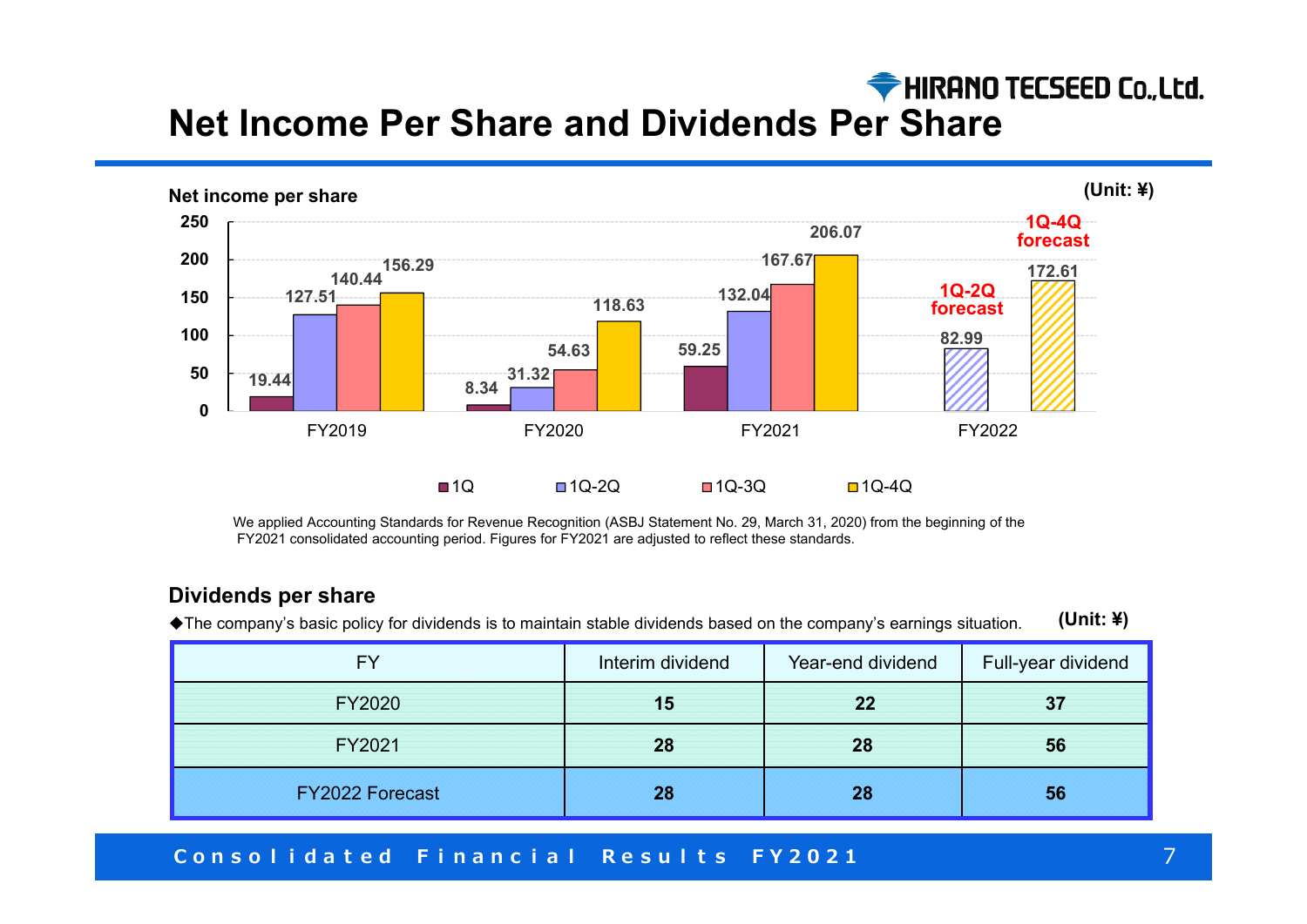# HIRANO TECSEED Co., Ltd. **Change in Orders and the Order Backlog (by quarter)**

**(Unit: ¥million)**



#### **Order backlog Orders**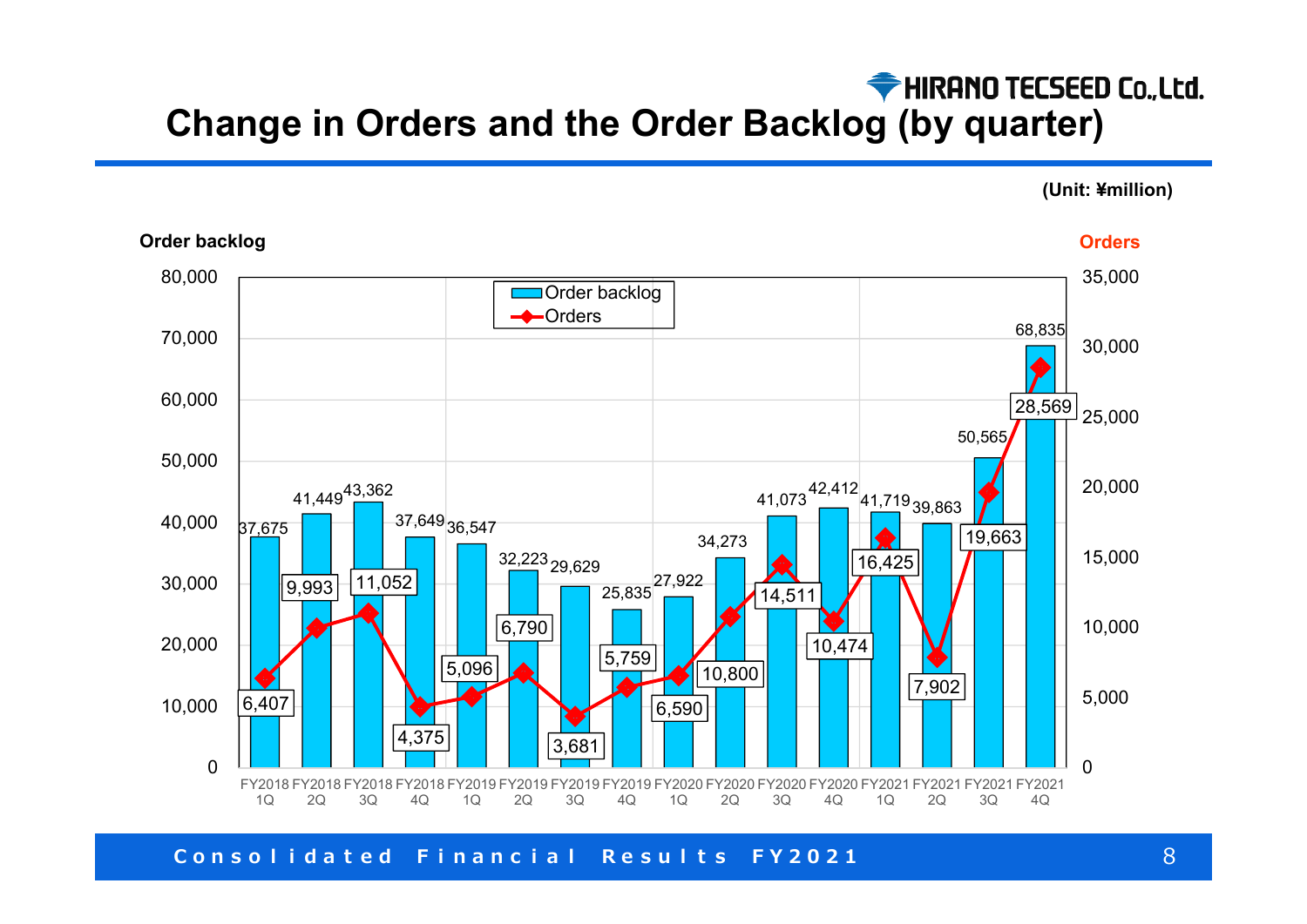

# **Coating and Laminating Machinery Segment**



We applied Accounting Standards for Revenue Recognition (ASBJ Statement No. 29, March 31, 2020) from the beginning of the FY2021 consolidated accounting period. Figures for FY2021 are adjusted to reflect these standards.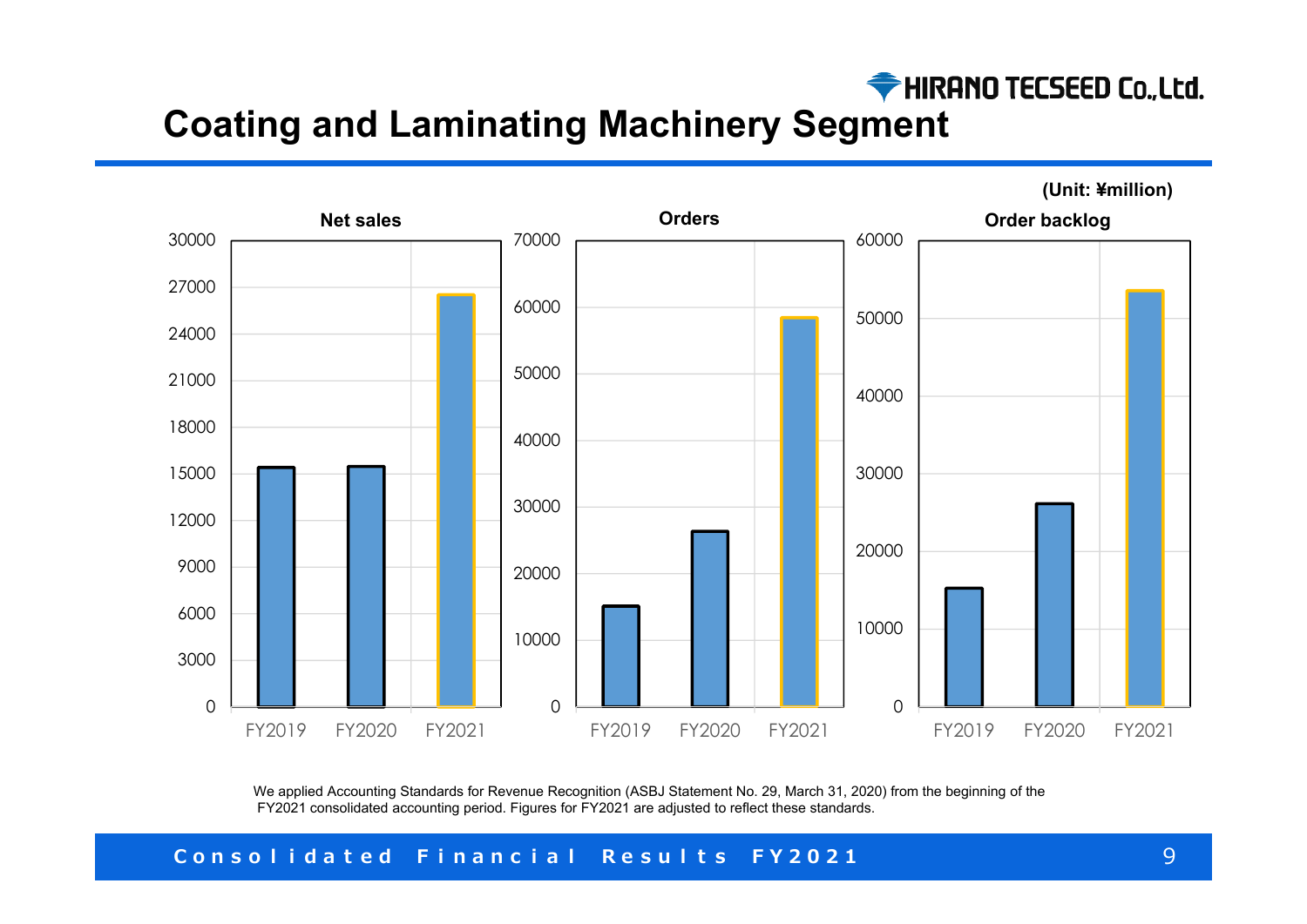

# **Industrial Machinery Segment**



**(Unit: ¥million)**

We applied Accounting Standards for Revenue Recognition (ASBJ Statement No. 29, March 31, 2020) from the beginning of the FY2021 consolidated accounting period. Figures for FY2021 are adjusted to reflect these standards.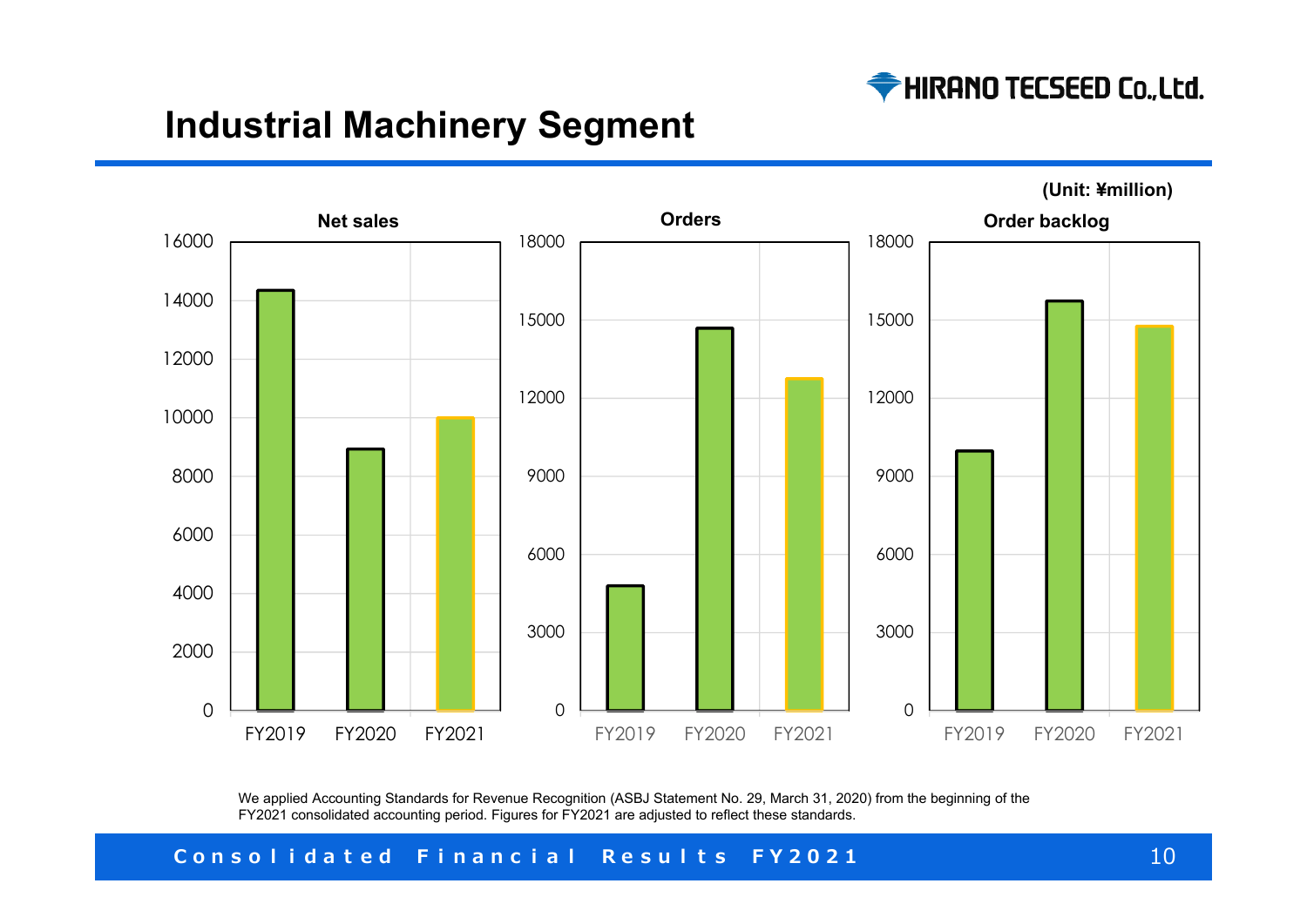

# **Historical Change in Earnings**  ①

**(Unit: ¥million)**

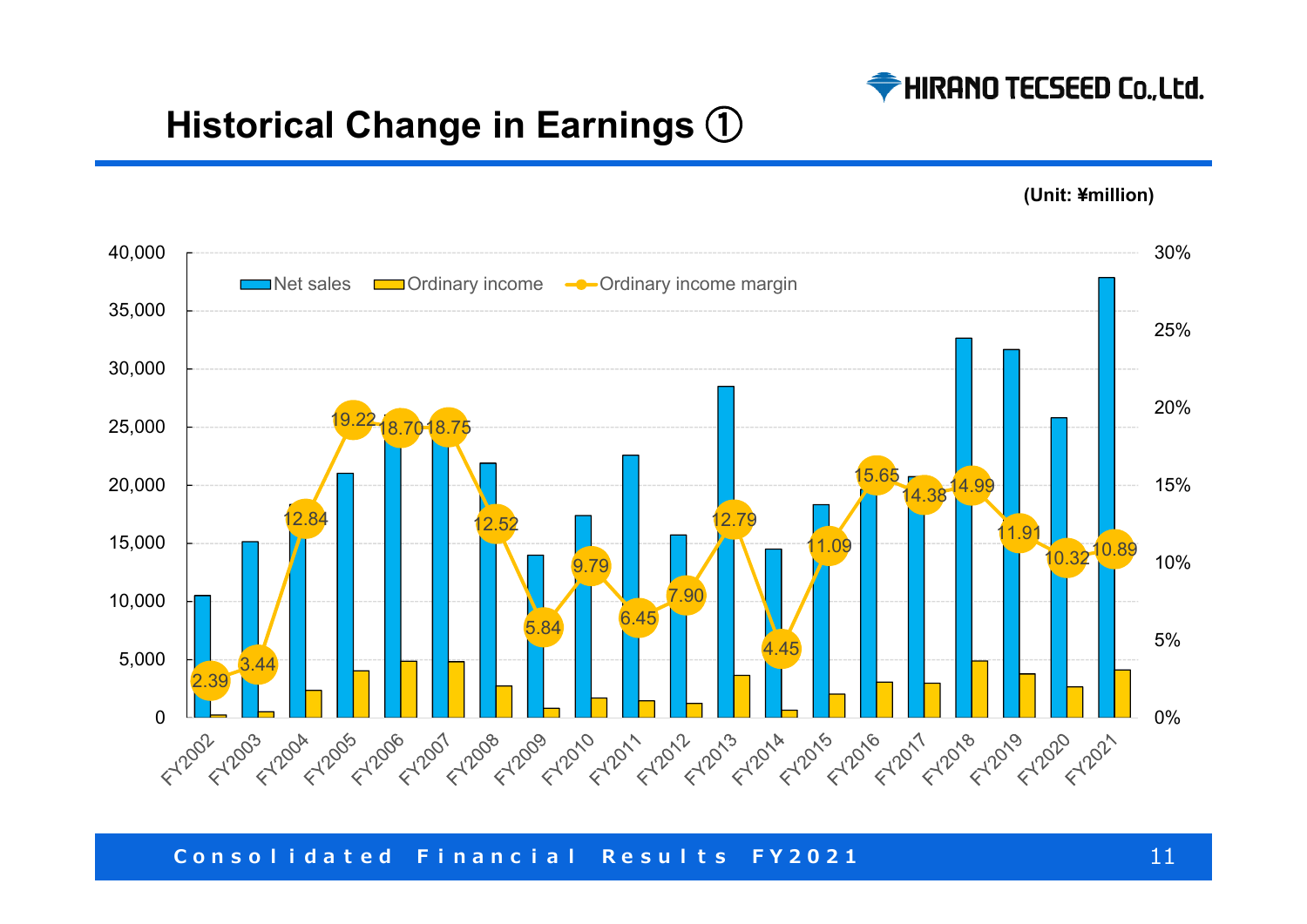

# **Historical Change in Earnings**  ②





\*FY2002 dividend payout ratio was 199.93% owing to an irregular dividend for loss at a subsidiary.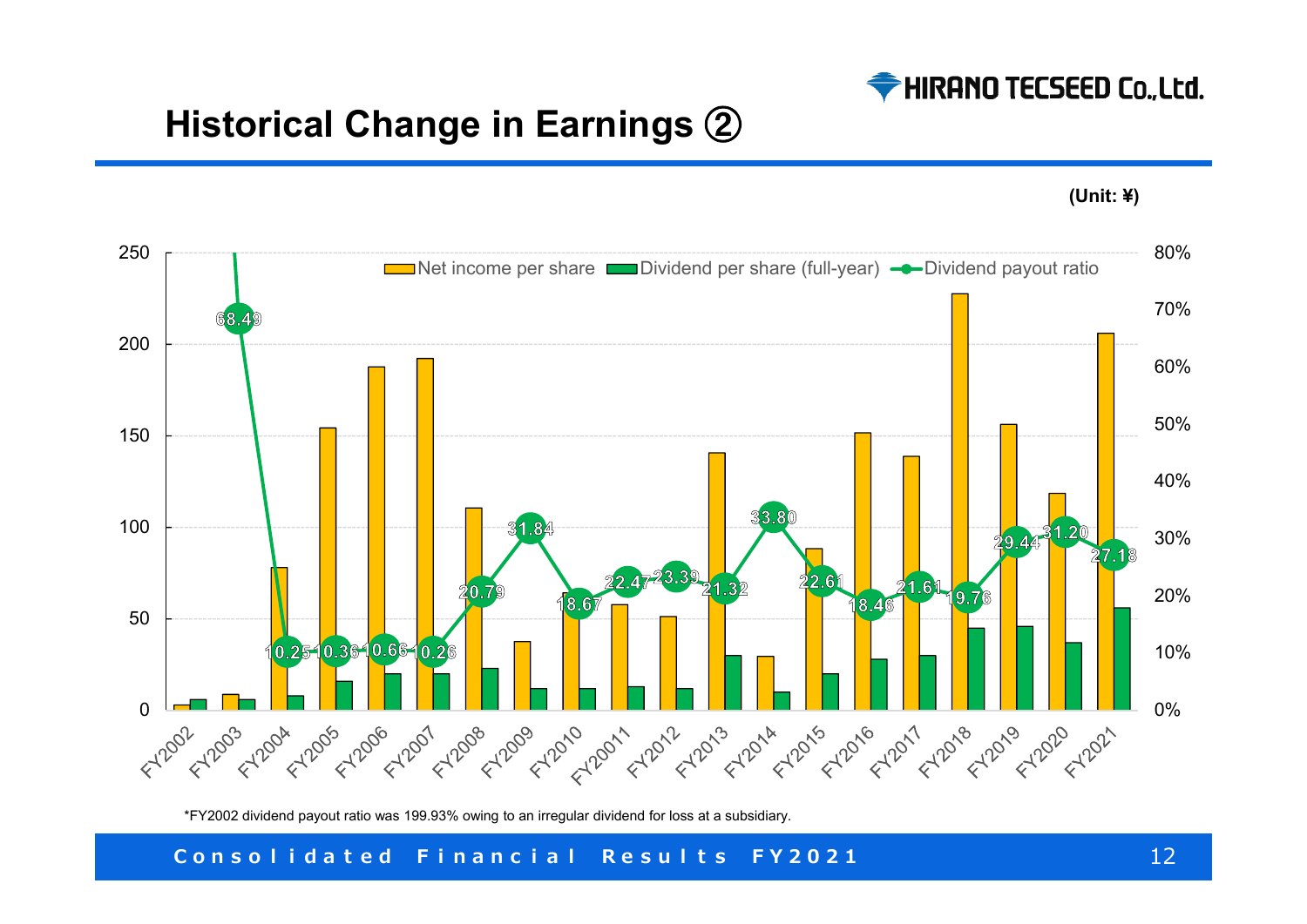

# **Fields Under Intensive Development**

Group's overall concept:"Creating the future with human and technical resources"

Energy-related development is our key theme to contribute to solving global energy and environmental issues.

- $\blacktriangleright$ Lithium-ion battery electrodes
- $\blacktriangleright$ Fuel cells/Solar batteries
- $\blacktriangleright$ Ultra-thin ceramic sheets
- $\blacktriangleright$ Medical tapes
- $\blacktriangleright$ Conductive films





Cooperation between the development, design, and manufacturing departments in line with the Group's overall concept of "Creating the future with human and technical resources"

Contributing to the creation of a sustainable society and reducing our environmental load through use of our competitive advantage in continuous productivity for coating and film making systems. Our products are used in a wide variety of industries.

- Pursuit of technological development to create the future by accelerating, broadening, and refining production equipment to meet user needs.
- Striving for internal manufacturing of the core components of precision roll and slot die and accumulation of technological and production know-how in order to differentiate our products and ensure stable supply.
- Working on the development of low-cost, mass-market equipment that is suitable for multiple film making, multiple pre-treatment sources, and high performance in areas such as double-sided films with a view to developing high-pressure press testing equipment and widening application of continuous sputtering equipment.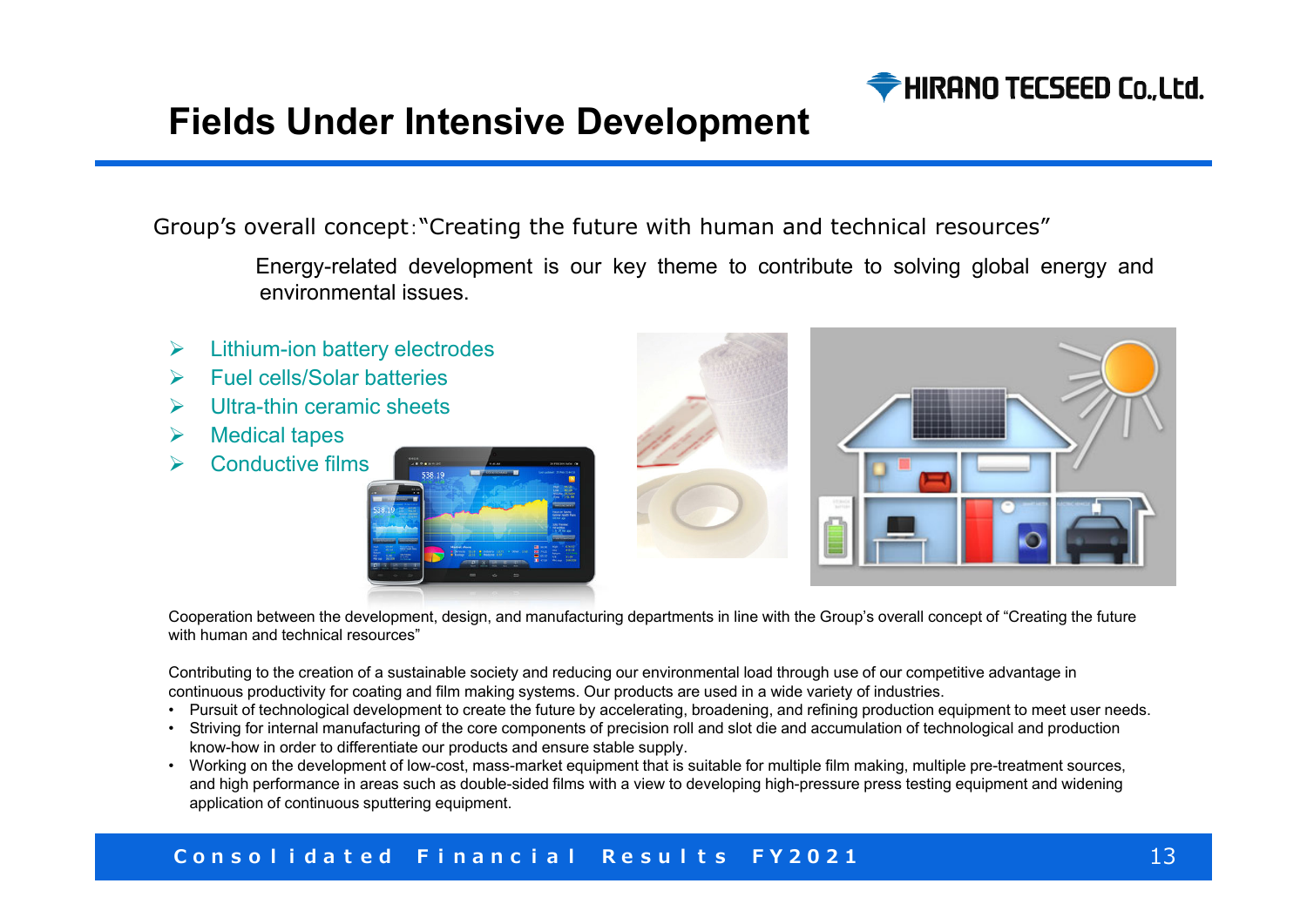

## **Batteries and Electronic Materials**



In coating-related systems, the growing use of lithium-ion batteries in EV is increasing needs for electrode coating equipment that offers greater speed and functionality.

- In addition to developing multi-layer simultaneous coating and double-sided simultaneous coating technologies, we have won high praise for our stable transport technology for difficult-to-handle thinner metallic foils and our drying control technology that uses hot air and infrared light.
- In our various types of optical function film coating process equipment, which contribute to increasingly thinner and more flexible displays, we are working to make further progress on stable transport technology for a wide variety of films and cleaner technologies using our expertise accumulated in high-precision coatings and electronic materials.

In chemical engineering-related systems, expansion in EV and automotive use of electronic devices that support driving safety increasingly require electronic materials with greater functionality and higher degrees of integration

- We lead the market in the continued technological development of high-precision thick films, drying control technology, and cleaner film processes necessary for the ceramic sheet forming lines that can output everything from thin to thick coatings for multilayered ceramic capacitors.
- In the area of printed circuit boards, as well as improving high temperature, high pressure laminating technology, we contribute to the practical application of thin, highly-integrated multilayer substrates that help reduce the footprint of electronic devices.
- We are engaged in development of equipment that can support next-generation materials, including development of technology for forming transparent polyimide films, formation of carbon fiber and other types of sheet, hot rolling equipment, high-temperature heat treatment equipment, and continuous sputtering equipment.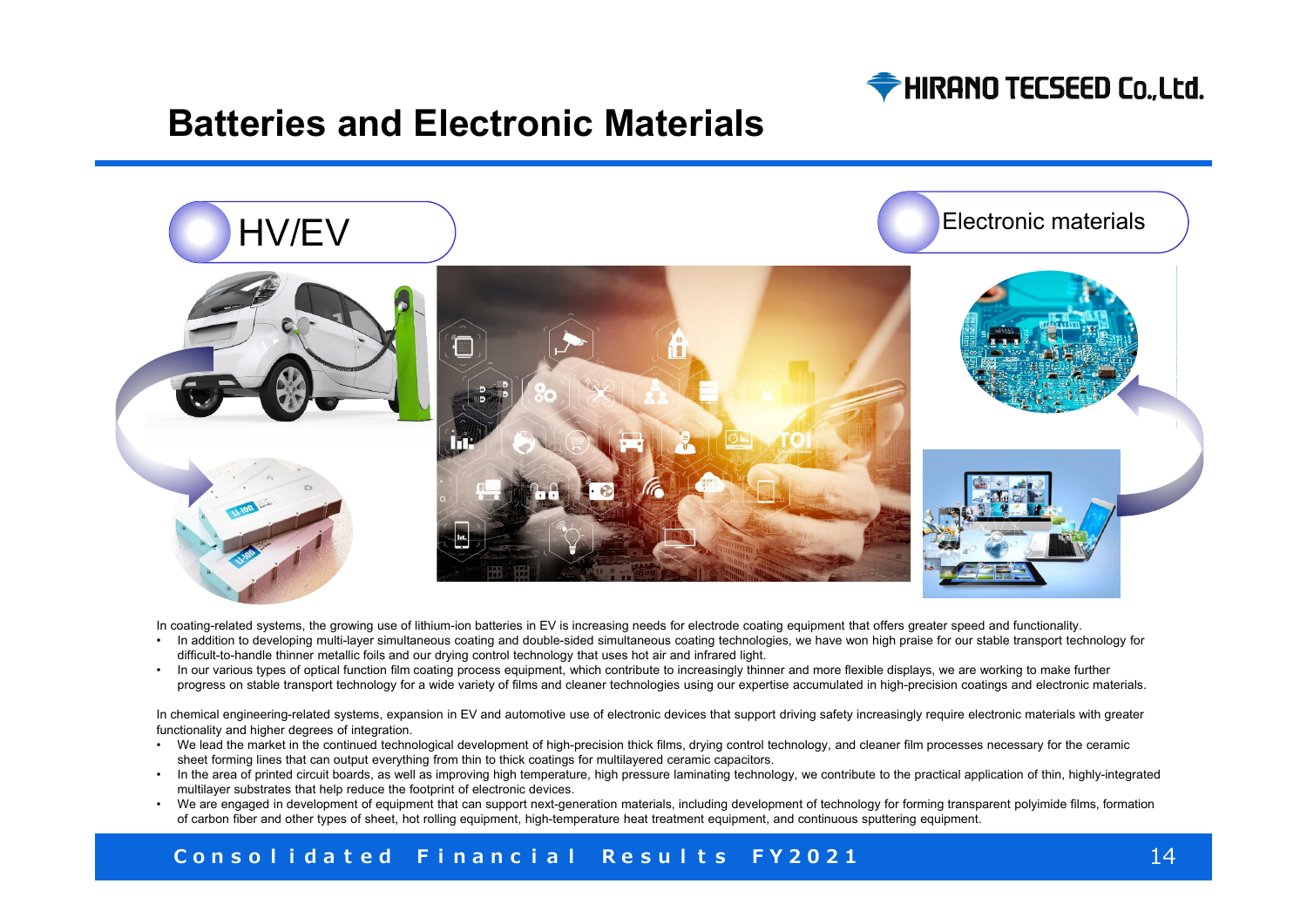

# **IR Event Calendar**